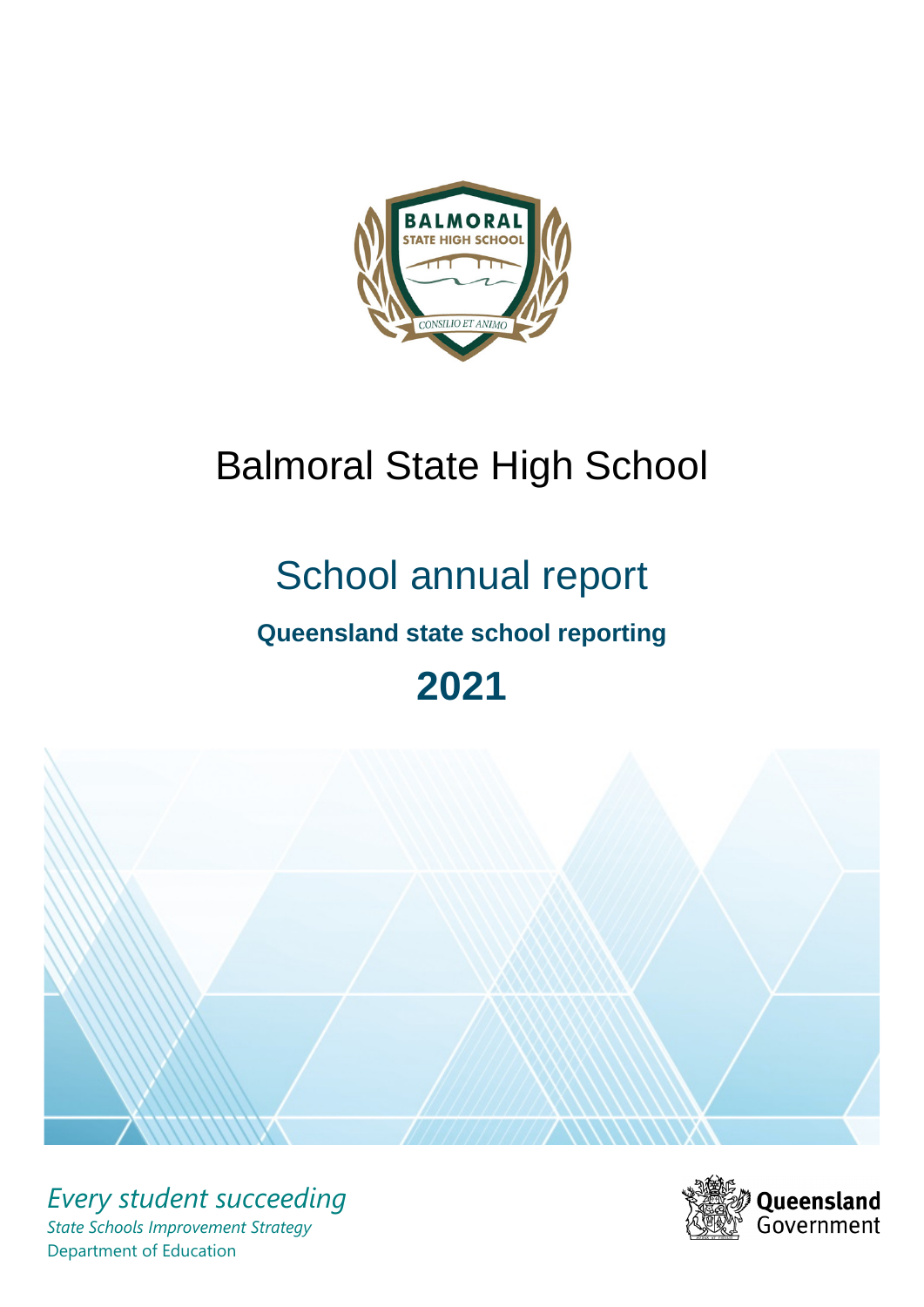**OFFICIAL – Public** Published as information source only. Public information used to create this report may not appear in this format in the public domain Please refer to disclaimer information.

#### **Contact details**

| <b>Postal Address</b> | PO Box 120 Morningside 4170     |
|-----------------------|---------------------------------|
| <b>Phone</b>          | (07) 3823 8588                  |
| Fax                   | (07) 3823 8500                  |
| Email                 | principal@balmoralshs.eq.edu.au |
| Website               | https://balmoralshs.eq.edu.au   |

#### **Disclaimer**

The materials presented in this report are distributed by the Department of Education (the department) as an information source only.

The information and data in this report is subject to change without notice.<br>The department makes no statements, representations, or warranties about the accuracy or completeness of, and you should not rely on, any informa report. The department disclaim all responsibility and all liability (including without limitation, liability in negligence) for all expenses, losses, damages and costs you might incur as a

result of the information in this report being inaccurate or incomplete in any way, and for any reason.

Despite our best efforts, the department makes no warranties that the information in this report is free of infection by computer viruses or other contamination.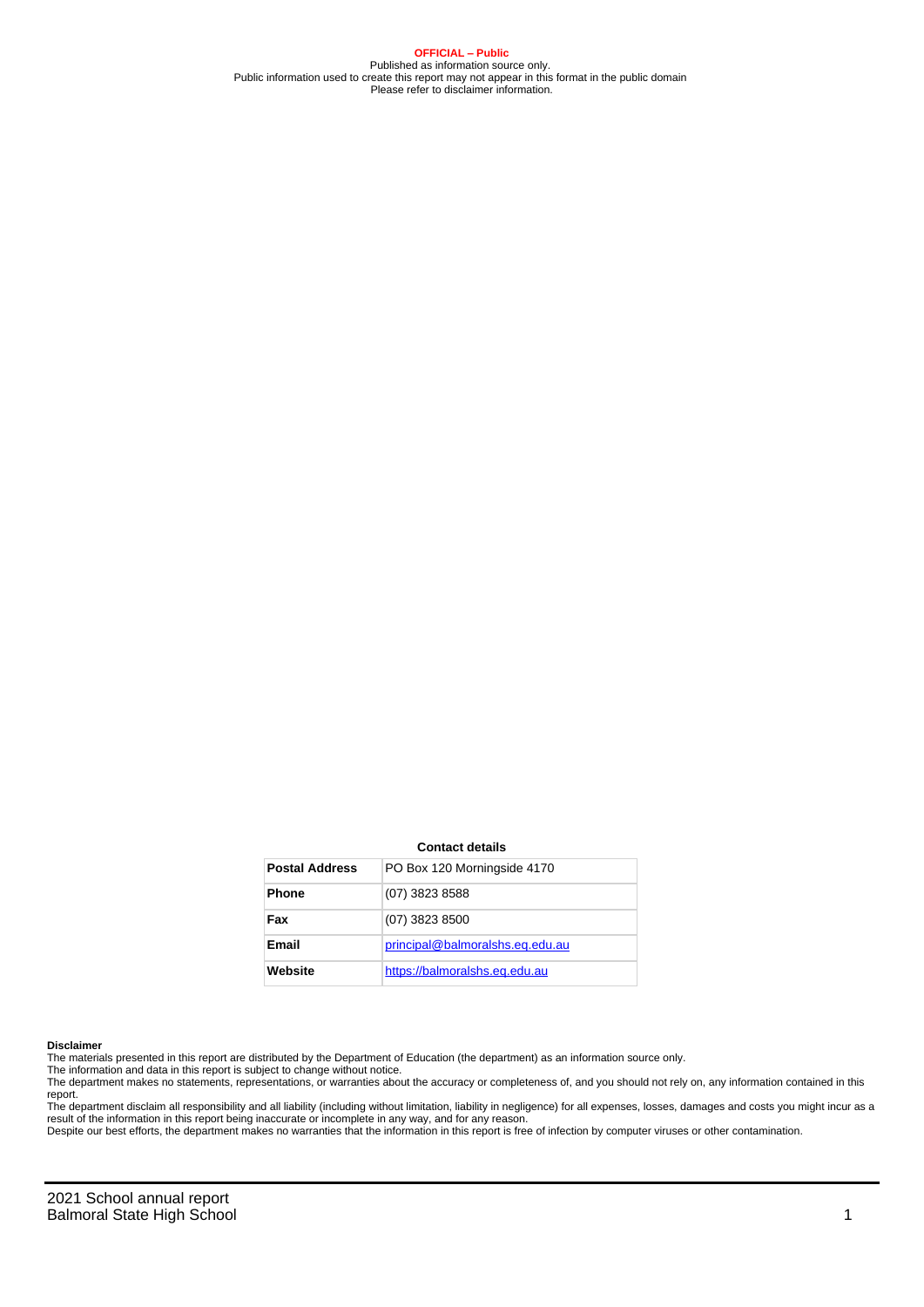| School context                     |                                                                                                                                                                                                   |
|------------------------------------|---------------------------------------------------------------------------------------------------------------------------------------------------------------------------------------------------|
| <b>Coeducational or single sex</b> | Coeducational                                                                                                                                                                                     |
| Independent Public School          | No.                                                                                                                                                                                               |
| Year levels offered in 2021        | Year $7 -$ Year 12                                                                                                                                                                                |
| Webpages                           | Additional information about Queensland state schools is located on the:<br>My School website<br>٠<br>Queensland Government data website<br>Queensland Government schools directory website.<br>٠ |

# **Characteristics of the student body**

### **Student enrolments**

### **Table 1: Student enrolments by year level**

|                   |      | <b>February</b> |      | <b>August</b> |      |      |  |
|-------------------|------|-----------------|------|---------------|------|------|--|
| <b>Year Level</b> | 2019 | 2020            | 2021 | 2019          | 2020 | 2021 |  |
| Year <sub>7</sub> | 162  | 152             | 163  | 161           | 148  | 162  |  |
| Year <sub>8</sub> | 123  | 163             | 143  | 130           | 159  | 142  |  |
| Year 9            | 101  | 132             | 153  | 96            | 132  | 152  |  |
| Year 10           | 113  | 105             | 127  | 112           | 110  | 125  |  |
| Year 11           | 114  | 101             | 100  | 103           | 95   | 94   |  |
| Year 12           | 54   | 96              | 82   | 51            | 89   | 78   |  |
| <b>Total</b>      | 667  | 749             | 768  | 653           | 733  | 753  |  |

Notes

1. Student counts include headcount of all full- and part-time students at the school.

### **Average class sizes**

### **Table 2: Average class size information for each phase of schooling**

| <b>Year Levels</b> | 2019 | 2020 | 2021 |
|--------------------|------|------|------|
| Year 7 – Year 10   | 22   | つつ   | 23   |
| Year 11 – Year 12  | 13   | 14   |      |

Notes

1. Classes are measured against the target of 25 students per teacher in Prep to Year 3 and Years 11 to 12, and target of 28 students per teacher in Years 4 to 10. Where composite classes exist across cohorts (e.g. Year 3/4) the class size targets would be the lower cohort target.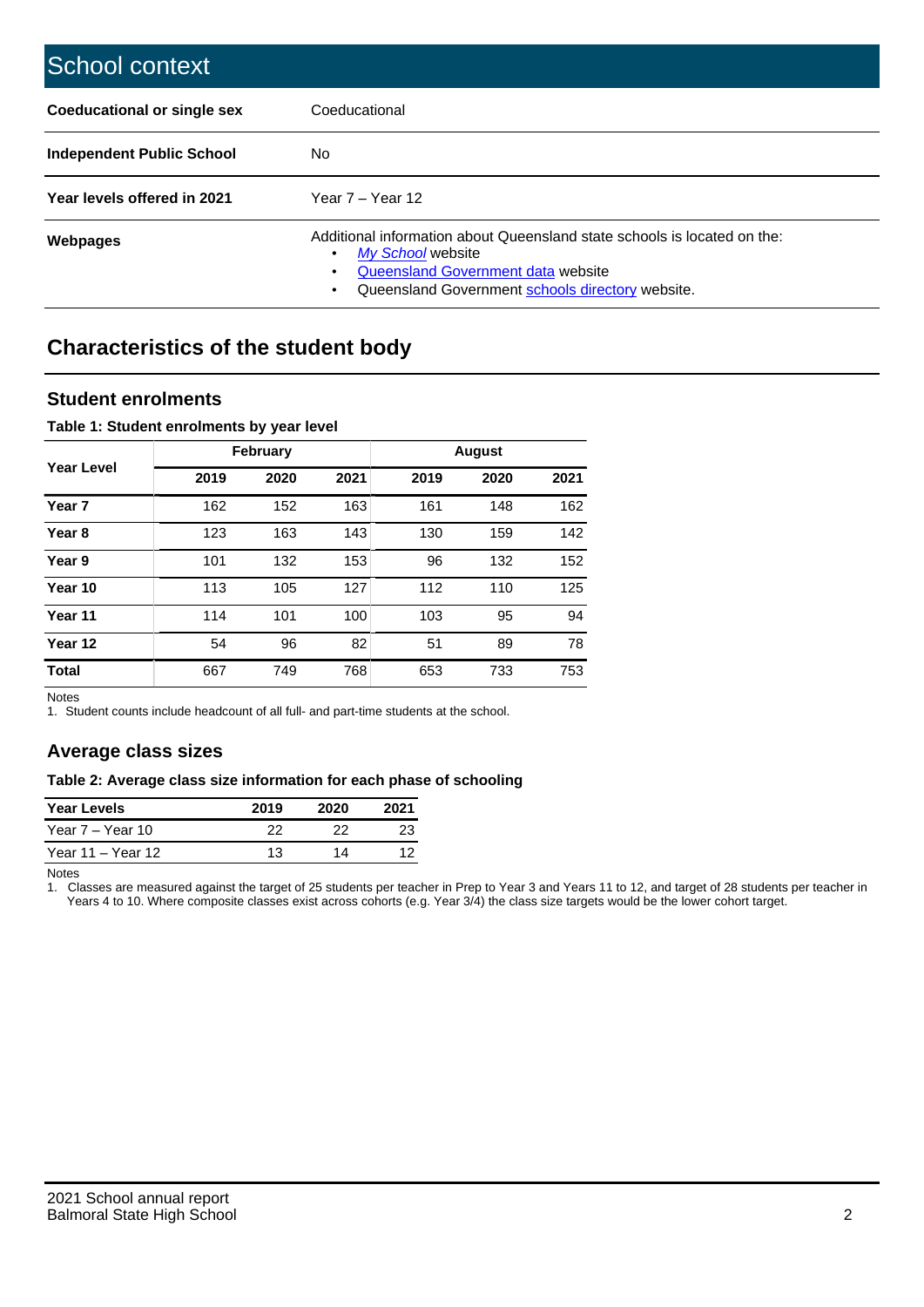### **Respectful relationships education**

To support students' learning, health and wellbeing all state schools are required to implement respectful relationships education through the Prep to Year 10 Australian Curriculum: Health and Physical Education and/or through school pastoral care programs across Prep to Year 12.

### **Parent, student and staff satisfaction**

Tables 3–5 show selected items from the Parent/Caregiver, Student and Staff School Opinion Surveys. In response to the COVID-19 health emergency, the annual school opinion surveys of students, teachers and staff were not administered in 2020. A new time series started in 2021 and data from this collection is not considered directly comparable with earlier collections due to significant methodology changes.

For state level information go to the **[School Opinion Survey](https://qed.qld.gov.au/publications/reports/statistics/schooling/schools/schoolopinionsurvey) webpage**.

### **Table 3: Parent/Caregiver Survey**

| Percentage of parents/caregivers who agree <sup>1</sup> that:                                               | 2019  | 2020 | 2021  |
|-------------------------------------------------------------------------------------------------------------|-------|------|-------|
| This is a good school.                                                                                      | 94.3% |      | 91.2% |
| My child likes being at this school. <sup>2</sup>                                                           | 92.5% |      | 89.9% |
| My child feels safe at this school. <sup>2</sup>                                                            | 90.6% |      | 87.8% |
| My child's learning needs are being met at this school. <sup>2</sup>                                        | 90.6% |      | 80.0% |
| My child is making good progress at this school. <sup>2</sup>                                               | 88.7% |      | 85.4% |
| Teachers at this school expect my child to do his or her best. <sup>2</sup>                                 | 94.3% |      | 93.0% |
| Teachers at this school provide my child with useful feedback about his or her school<br>work. <sup>2</sup> | 94.3% |      | 86.7% |
| Teachers at this school motivate my child to learn. <sup>2</sup>                                            | 94.2% |      | 86.1% |
| Teachers at this school treat students fairly. <sup>2</sup>                                                 | 88.2% |      | 84.6% |
| I can talk to my child's teachers about my concerns. <sup>2</sup>                                           | 92.5% |      | 89.2% |
| This school works with me to support my child's learning. <sup>2</sup>                                      | 94.3% |      | 86.5% |
| This school takes parents' opinions seriously. <sup>2</sup>                                                 | 87.8% |      | 79.5% |
| Student behaviour is well managed at this school. <sup>2</sup>                                              | 76.9% |      | 77.7% |
| This school looks for ways to improve. <sup>2</sup>                                                         | 94.0% |      | 89.0% |
| This school is well maintained. <sup>2</sup>                                                                | 94.1% |      | 94.0% |

Notes

1. Agree represents the percentage of respondents who Somewhat Agree, Agree or Strongly Agree with the statement.

2. Nationally agreed parents/caregiver items.

3. DW = Data withheld to ensure confidentiality.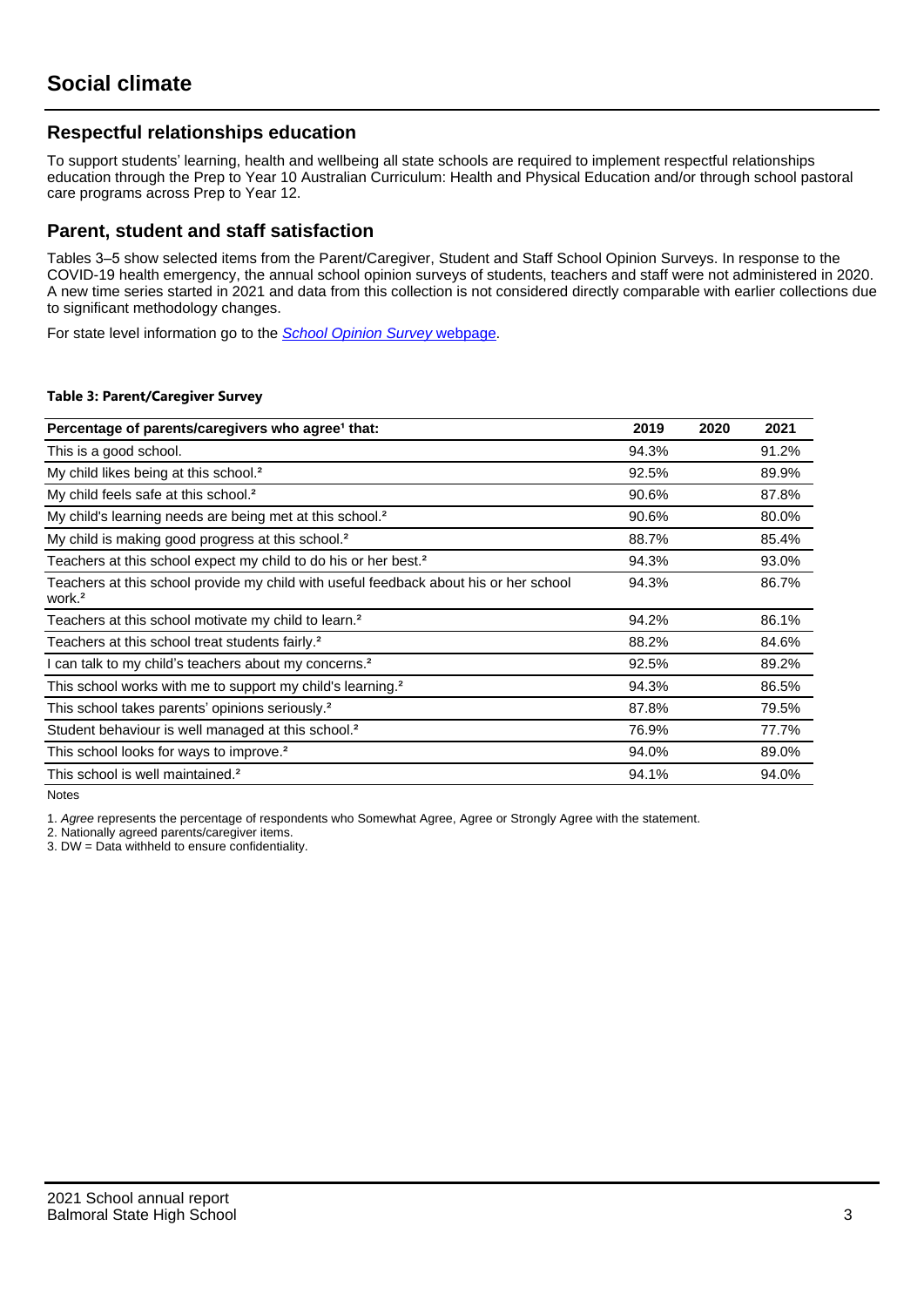### **Table 4: Student Survey**

| Percentage of students who agree <sup>1</sup> that:                            | 2019  | 2020 | 2021  |
|--------------------------------------------------------------------------------|-------|------|-------|
| I like being at my school. <sup>2</sup>                                        | 78.2% |      | 69.6% |
| I feel safe at my school. <sup>2</sup>                                         | 87.0% |      | 86.1% |
| My teachers motivate me to learn. <sup>2</sup>                                 | 81.2% |      | 81.2% |
| My teachers expect me to do my best. <sup>2</sup>                              | 94.0% |      | 96.9% |
| My teachers provide me with useful feedback about my school work. <sup>2</sup> | 80.2% |      | 85.9% |
| Teachers at my school treat students fairly. <sup>2</sup>                      | 70.3% |      | 80.6% |
| I can talk to my teachers about my concerns. <sup>2</sup>                      | 69.7% |      | 61.8% |
| My school takes students' opinions seriously. <sup>2</sup>                     | 66.3% |      | 55.6% |
| Student behaviour is well managed at my school. <sup>2</sup>                   | 58.0% |      | 64.8% |
| My school looks for ways to improve. <sup>2</sup>                              | 82.7% |      | 80.9% |
| My school is well maintained. <sup>2</sup>                                     | 84.8% |      | 71.4% |
| My school gives me opportunities to do interesting things. <sup>2</sup>        | 82.8% |      | 82.9% |

Notes

1. Agree represents the percentage of respondents who Somewhat Agree, Agree or Strongly Agree with the statement.

2. Nationally agreed student items.

3. DW = Data withheld to ensure confidentiality.

### **Table 5: Staff Survey**

| Percentage of staff who agree <sup>1</sup> that:                                                            | 2019   | 2020 | 2021  |
|-------------------------------------------------------------------------------------------------------------|--------|------|-------|
| I feel confident embedding Aboriginal and Torres Strait Islander perspectives across the<br>learning areas. | 88.4%  |      | 80.0% |
| I enjoy working at this school. <sup>2</sup>                                                                | 100.0% |      | 95.7% |
| I feel this school is a safe place in which to work. <sup>2</sup>                                           | 92.2%  |      | 89.4% |
| I receive useful feedback about my work at this school. <sup>2</sup>                                        | 89.1%  |      | 73.9% |
| Students are encouraged to do their best at this school. <sup>2</sup>                                       | 93.8%  |      | 93.3% |
| Students are treated fairly at this school. <sup>2</sup>                                                    | 93.7%  |      | 91.5% |
| Student behaviour is well managed at this school. <sup>2</sup>                                              | 84.4%  |      | 70.2% |
| Staff are well supported at this school. <sup>2</sup>                                                       | 82.8%  |      | 72.3% |
| This school takes staff opinions seriously. <sup>2</sup>                                                    | 85.7%  |      | 82.6% |
| This school looks for ways to improve. <sup>2</sup>                                                         | 92.2%  |      | 93.6% |
| This school is well maintained. <sup>2</sup>                                                                | 76.6%  |      | 66.0% |
| This school gives me opportunities to do interesting things. <sup>2</sup>                                   | 90.6%  |      | 78.3% |

Notes

1. Agree represents the percentage of respondents who Somewhat Agree, Agree or Strongly Agree with the statement.

2. Nationally agreed staff items.

3. DW = Data withheld to ensure confidentiality.

## **Description of how this school manages non-attendance**

Queensland state schools manage non-attendance in line with the Queensland Department of Education procedures: [Managing Student Absences and Enforcing Enrolment and Attendance at State Schools](https://ppr.qed.qld.gov.au/pp/managing-student-absences-and-enforcing-enrolment-and-attendance-at-state-schools-procedure); and [Roll Marking in State Schools,](https://ppr.qed.qld.gov.au/pp/roll-marking-in-state-schools-procedure) which outline processes for managing and recording student attendance and absenteeism.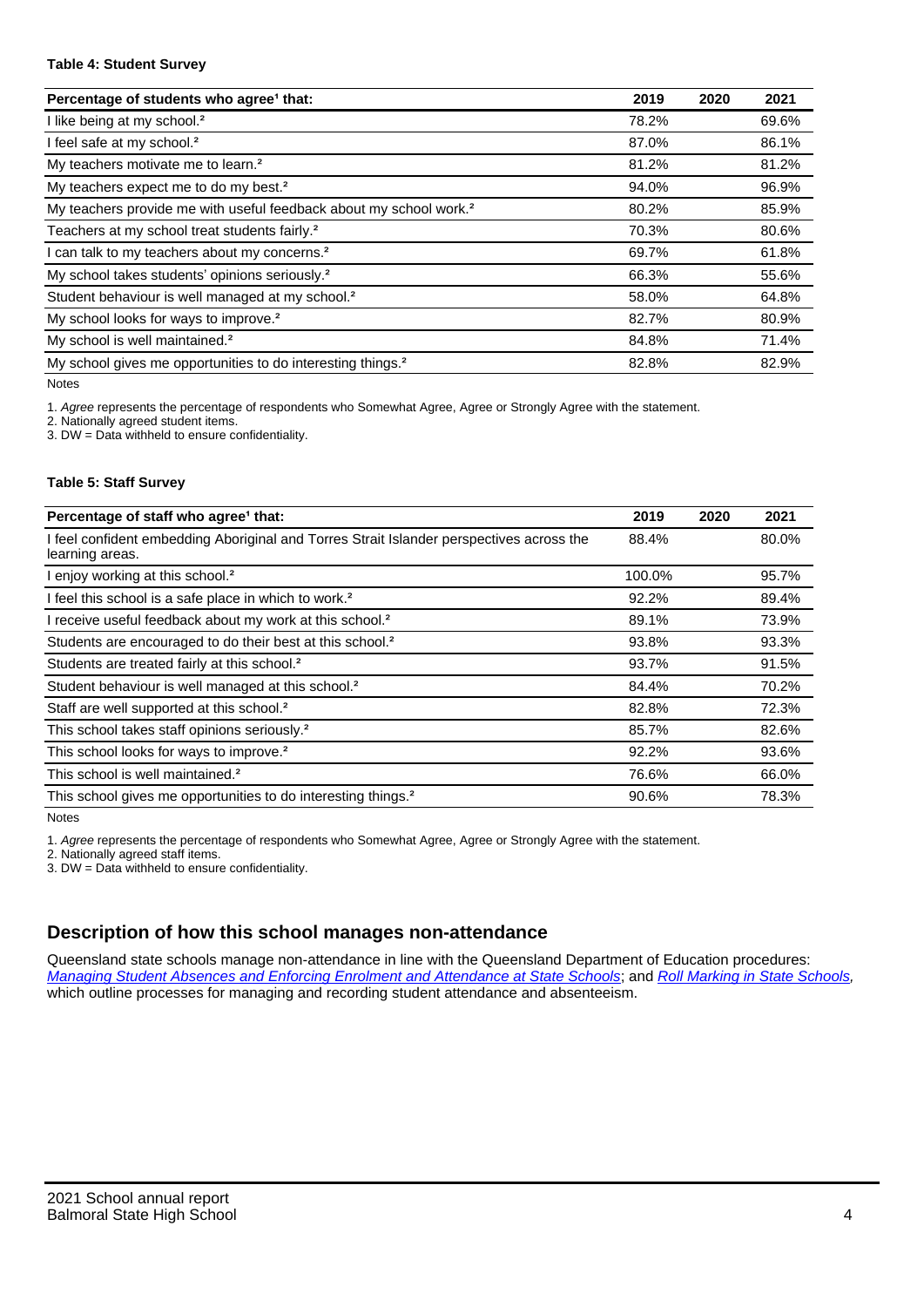### **School disciplinary absences**

### **Table 6: Count of school disciplinary absences at this school**

| Type of school disciplinary absence | 2019 | 2020 | 2021           |
|-------------------------------------|------|------|----------------|
| Short suspension                    | 160  | 114  | 154            |
| Long suspension                     | 24   | 25   | 14             |
| Exclusion                           |      | 3    | 4              |
| Cancellation                        |      | 3    | $\overline{2}$ |
| Total                               | 192  | 145  | 174            |

#### Notes

1. School disciplinary absence (SDA) data is a total of short suspensions (1–10 days), long suspensions (11–20 days), exclusions and cancellations. 2. The number of SDAs is not the number of students who received an SDA as one student may be suspended several times in a school year. Each time a student is suspended it is recorded as an additional SDA. The data does not reflect the outcomes of appeal decisions.

3. 2020 data was impacted by the COVID-19 health emergency. There were significantly fewer SDAs during the home-based learning period (the first five weeks of Term 2) compared to other years.

# **School funding**

### **School income broken down by funding source**

School income, reported by financial year accounting cycle using standardised national methodologies and broken down by funding source is available via the [My School](http://www.myschool.edu.au/) website.

### **How to access our income details**

- 1. Click on the My School link <http://www.myschool.edu.au/>.
- 2. Enter the school name or suburb of the school you wish to search.

| Search by school name or suburb | <b>School sector</b> | <b>School type</b> | <b>State</b> |  |
|---------------------------------|----------------------|--------------------|--------------|--|
|                                 |                      |                    |              |  |

3. Click on View School Profile to access the school's profile.



4. Click on Finances and select the appropriate year to view school financial information.

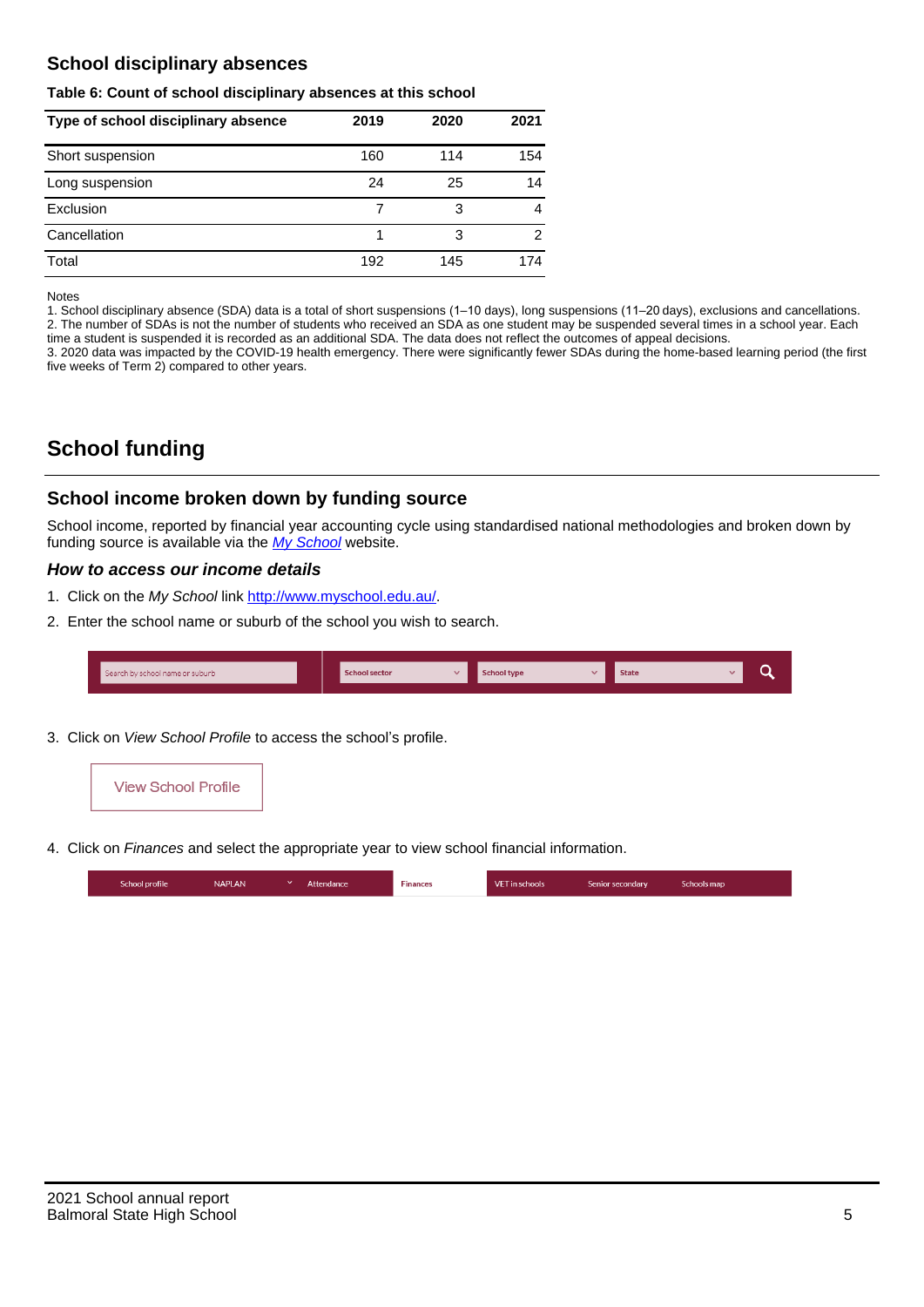# **Teacher standards and qualifications**

The Teacher registration eligibility requirements: Policy (p.1) states:

To be eligible for registration, a person must satisfy the Queensland College of Teachers (QCT) that they meet requirements regarding qualification and experience, or have otherwise met the requirements of the Australian Professional Standards for Teachers (APST). A person must also satisfy the QCT that they are suitable to teach and meet English language proficiency requirements. All these requirements are specified in the Act and the Education (Queensland College of Teachers) Regulation 2005 (the Regulation).

The qualifications required for teacher registration are successful completion of either -

- (a) a four-year initial teacher education program including teacher education studies of at least one year (e.g. a Bachelor of Education, or a double Bachelor degree in Science and Teaching) or
- (b) a one-year graduate initial teacher education program following a degree (e.g. a one-year Graduate Diploma of Education (Secondary) after a three-year Bachelor degree) or
- (c) another course of teacher education that the QCT is reasonably satisfied is the equivalent of (a) or (b). These are considered on a case-by-case basis.

For more information, please refer to the following link:

• <https://www.qct.edu.au/registration/qualifications>

# **Workforce composition**

### **Staff composition, including Indigenous staff**

**Table 7: Workforce composition for this school**

|                    | <b>Teaching staff</b> |      |      | Non-teaching staff |      |      | Indigenous staff |      |      |
|--------------------|-----------------------|------|------|--------------------|------|------|------------------|------|------|
| <b>Description</b> | 2019                  | 2020 | 2021 | 2019               | 2020 | 2021 | 2019             | 2020 | 2021 |
| Headcount          | 59                    | 67   | 67   | 28                 | 31   | 28   | <5               | כ>   |      |
| <b>FTF</b>         | 57                    | 64   | 63   | 23                 | 24   | 24   | <5               |      |      |

Notes

1. Teaching staff includes school leaders.

2. Indigenous refers to Aboriginal and Torres Strait Islander people of Australia.

3. FTE = full-time equivalent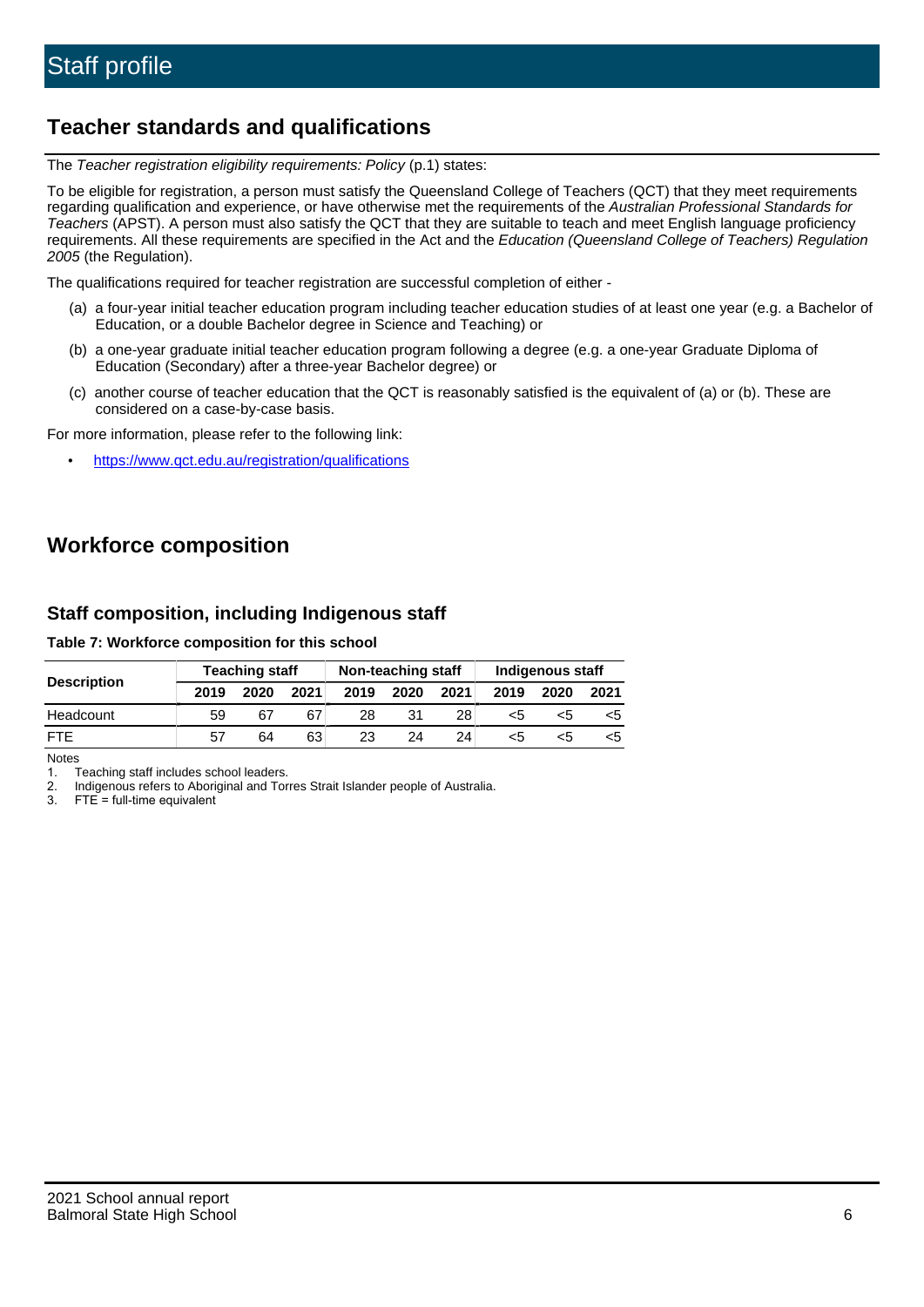# **Key student outcomes**

### **Student attendance**

Tables 8–9 show attendance rates at this school as percentages. In 2020, the COVID-19 health emergency affected student attendance in Queensland Government schools. Comparisons between 2020 and other years' attendance data should not be made.

#### **Table 8: Overall student attendance at this school**

| <b>Description</b>                                  | 2019 | 2020 | 2021 |
|-----------------------------------------------------|------|------|------|
| Overall attendance rate for students at this school | 91%  | 91%  | 90%  |

Notes

1. The attendance rate is the full- and part-time days attended as a percentage of enrolled school days.

2. Full-time students only.

#### **Table 9: Student attendance rates for each year level at this school**

| <b>Year Level</b> | 2019 | 2020 | 2021 |
|-------------------|------|------|------|
| Year 7            | 94%  | 92%  | 93%  |
| Year 8            | 91%  | 91%  | 90%  |
| Year 9            | 88%  | 90%  | 91%  |
| Year 10           | 89%  | 91%  | 87%  |
| Year 11           | 91%  | 93%  | 89%  |
| Year 12           | 92%  | 90%  | 90%  |

Notes

1. The attendance rate is the full- and part-time days attended as a percentage of enrolled school days.

2. Full-time students only.

3. DW = Data withheld to ensure confidentiality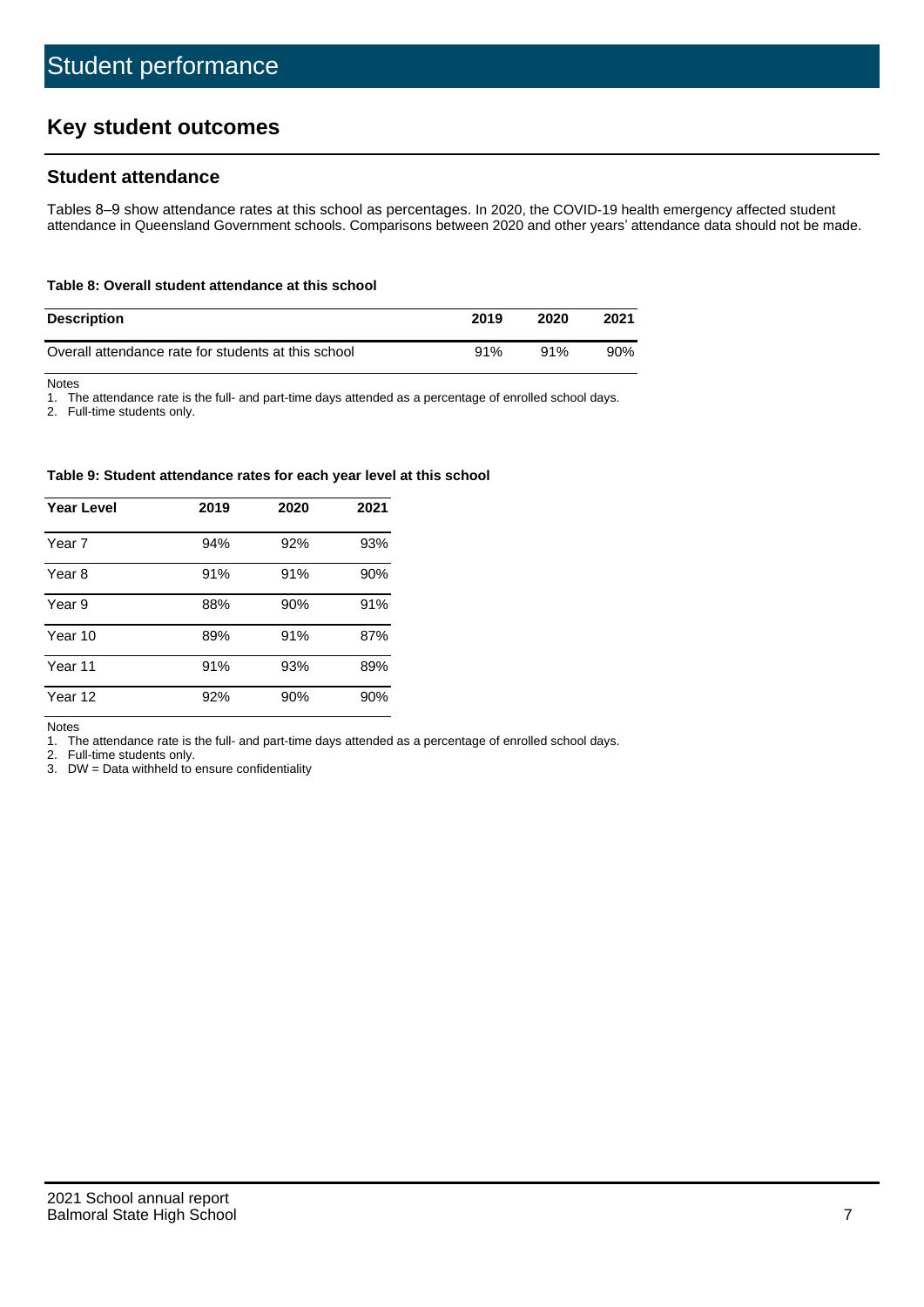# **NAPLAN**

Our reading, writing, spelling, grammar and punctuation, and numeracy results for the Years 3, 5, 7 and 9 NAPLAN tests are available via the [My School](http://www.myschool.edu.au/) website.

### **How to access our NAPLAN results**

- 1. Click on the My School link <http://www.myschool.edu.au/>.
- 2. Enter the school name or suburb of the school you wish to search.

| Search by school name or suburb | <b>School sector</b> | <b>School type</b>                        |          | <b>State</b> |  |
|---------------------------------|----------------------|-------------------------------------------|----------|--------------|--|
|                                 |                      |                                           |          |              |  |
|                                 |                      | $\sim$ $\sim$ $\sim$ $\sim$ $\sim$ $\sim$ | $\cdots$ |              |  |

3. Click on View School Profile of the appropriate school to access the school's profile.

| <b>View School Profile</b> |
|----------------------------|
|----------------------------|

4. Click on NAPLAN and select a year to view school NAPLAN information.

|  | School profile | <b>NAPLAN</b><br>$\sim$ 1 | Attendance | <b>Finances</b> | <b>VET</b> in schools | Senior secondary | Schools map |
|--|----------------|---------------------------|------------|-----------------|-----------------------|------------------|-------------|
|--|----------------|---------------------------|------------|-----------------|-----------------------|------------------|-------------|

#### Notes

- 1. If you are unable to access the internet, please contact the school for a hard copy of the school's NAPLAN results.
- 2. The National Assessment Program Literacy and Numeracy ([NAPLAN\)](http://www.nap.edu.au/naplan) is an annual assessment for students in Years 3, 5, 7 and 9.